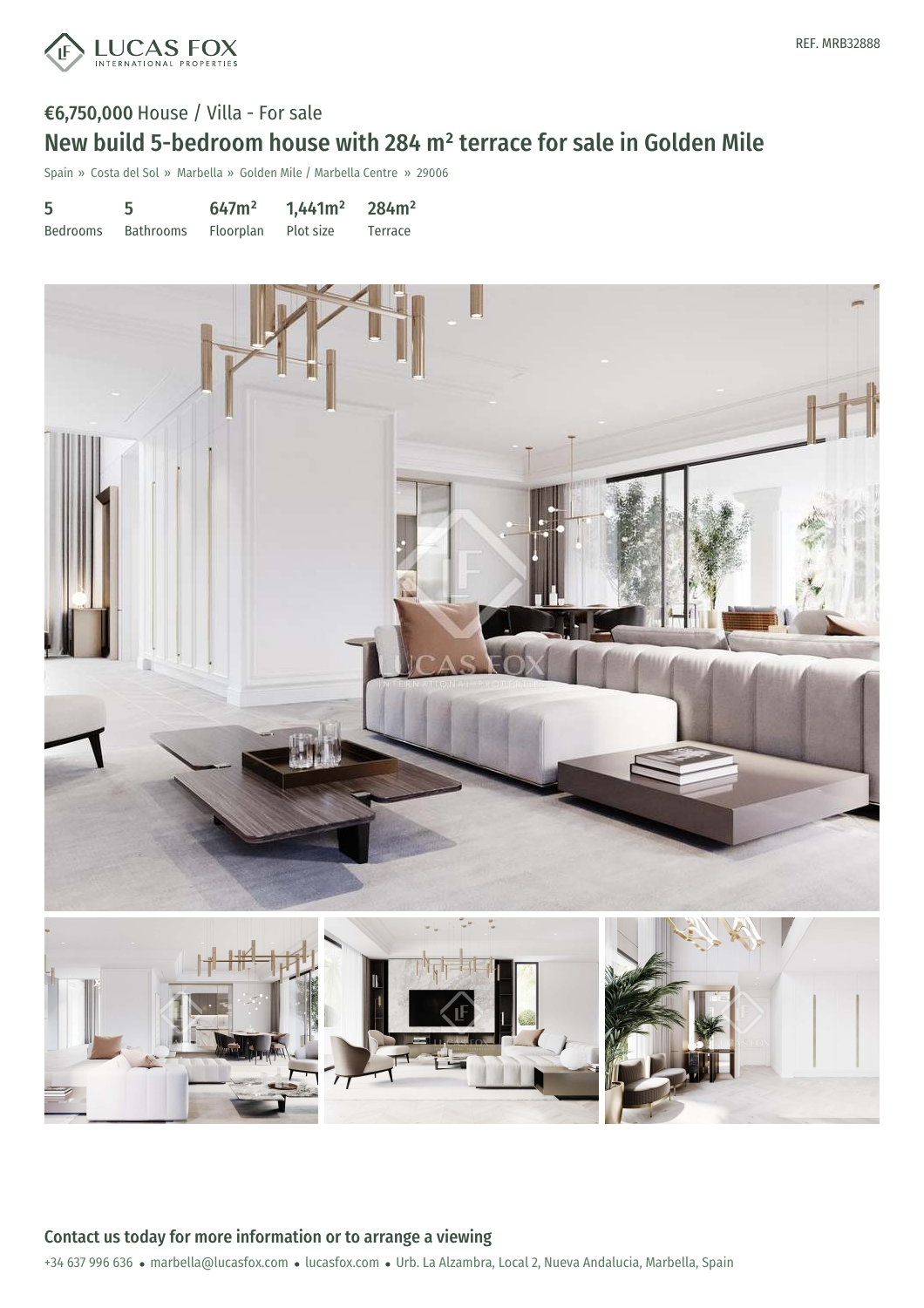

### €6,750,000 House / Villa - For sale New build 5-bedroom house with 284 m² terrace for sale in Golden Mile

Spain » Costa del Sol » Marbella » Golden Mile / Marbella Centre » 29006

5 Bedrooms 5 Bathrooms 647m² Floorplan 1,441m² Plot size 284m² Terrace

#### OVERVIEW

### New built villa, located in Lomas de Marbella Club, a prestigious development on the Golden Mile.

Entering the villa, there is a very spacious outdoor parking decorated with a water fountain that gives an elegant touch and character to the entrance.

The villa is well proportioned in terms of layout, spread over 3 levels and a solarium to create an exquisitely tasteful 5-bedroom residence with multiple entertaining areas.

Entering the villa, the main floor has a large space divided into several areas, one of them with a large fireplace, dining area and living area.

The fully equipped kitchen with outstanding appliances has a custom-made island. The entire floor has access to the terraces, garden and pool, with areas to relax and have fun.

The upper floor consists of 3 bedrooms with bathrooms and dressing rooms en suite. The master bedroom with access to the large terrace has a spectacular view of the pool and the sea.

In addition to the entertaining areas in the garden, on the top floor of the house there is a solarium with space for an outdoor gym with glass curtains and fabulous covered and uncovered lounge areas. This floor has privileged views of the sea thanks to its height.



[lucasfox.com/go/mrb32888](https://www.lucasfox.com/go/mrb32888)

Garden, Swimming pool, Marble flooring, Natural light, Air conditioning, Built-in wardrobes, Chill out area, Domotic system, Double glazing, Equipped Kitchen, Fireplace, Near international schools, Storage room